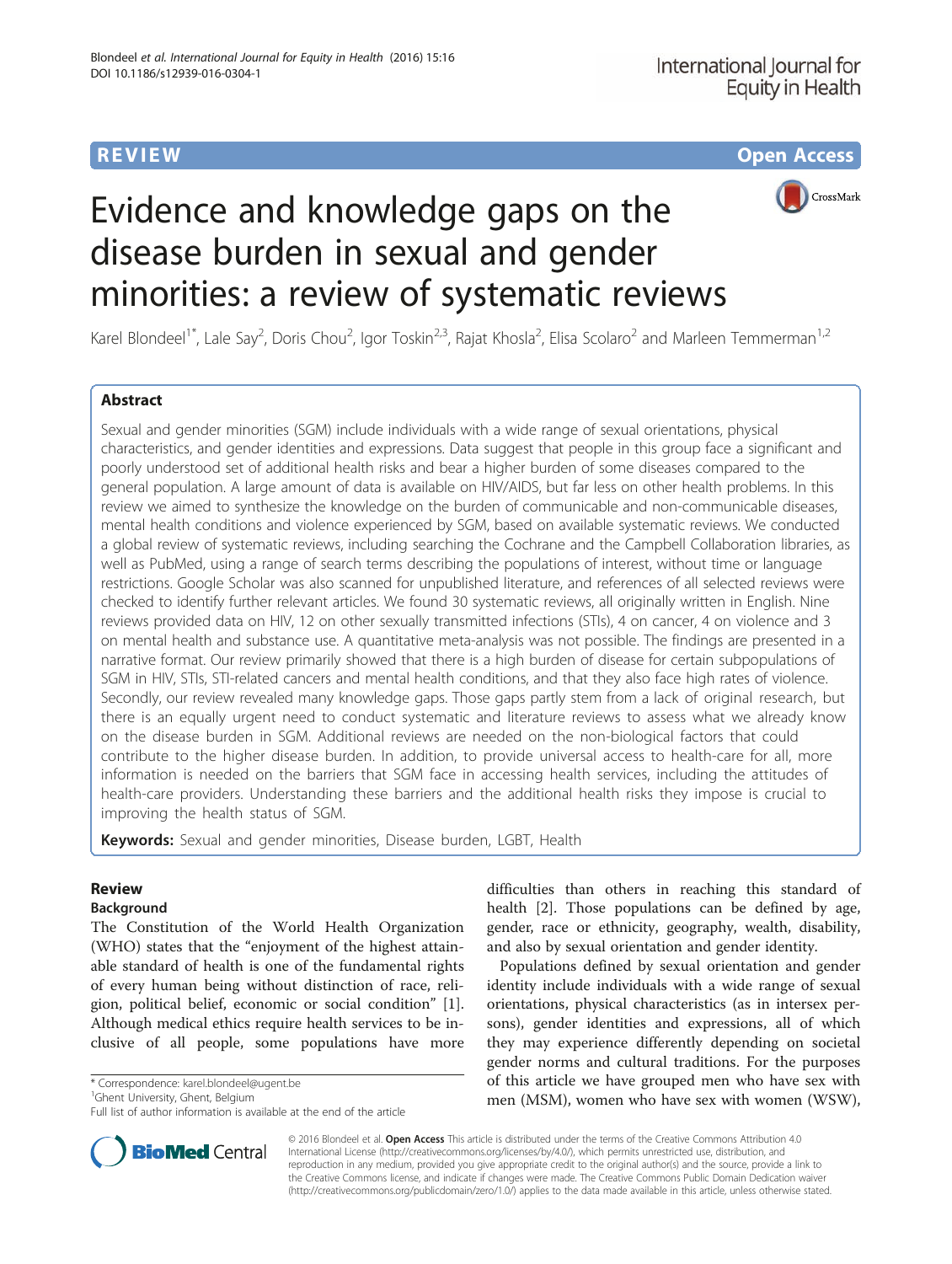transgender and intersex persons, all defined by the Joint United Nations Programme on HIV and AIDS (UNAIDS), together under the name of 'sexual and gender minorities' or SGM [[3\]](#page-7-0). For research, health policy and advocacy reasons, estimating the size of populations of interest is important [\[4](#page-7-0)]. Due to stigma associated with homosexuality and non-gender-normative behaviours, estimates of SGM populations are scarce, but studies show that SGM comprise substantial proportions of the population in countries worldwide [[5](#page-7-0)–[7](#page-7-0)].

Data suggest that SGM face a significant and poorly understood set of additional health risks and bear a higher burden of some diseases compared to the general population [[8](#page-7-0), [9](#page-7-0)]. There have been international calls to answer the unique health-care needs of SGM [\[10](#page-7-0), [11\]](#page-7-0). It is therefore indispensable to understand where we are with the knowledge on the health burden of SGM. In 2002 Boehmer showed that research was limited in scope, concentrating mostly on HIV and STIs and MSM [[12\]](#page-7-0). In high-income countries the research scope has been broadening since, but the situation in middle- and low-income countries is less clear [[13\]](#page-7-0). In this review we aimed to collate the knowledge and identify the knowledge gaps on the burden of communicable and noncommunicable diseases, mental health conditions and violence experienced by SGM globally, based on available systematic reviews.

## **Methods**

A review of systematic reviews can aim to bring together a series of reviews on an important topic or summarize reviews on a variety of topics with a common main theme [[14](#page-7-0)]. This review is of the latter type and while it is unlikely to be of interest to clinicians and patients deciding how best to address a specific problem, it may be relevant to policy makers or to addressing questions that cut across the different reviews [\[15\]](#page-7-0). The outcome of a review of reviews is typically a summary of review results. Conducting additional meta-analysis in a review of systematic reviews is a major challenge due to the heterogeneity of the methods, analyses and results of the original reviews. Therefore meta-analysis is not a relevant method to this review of systematic reviews and is descriptive in nature.

#### Search strategy

We conducted a review of systematic reviews in concordance with the PRISMA statement [\[16\]](#page-7-0). The Cochrane Database of Systematic Reviews and the Campbell Collaboration Library of Systematic Reviews were searched using the following terms to identify reviews on the populations of interest: 'gay', 'lesbian', 'transgender', 'WSW', 'women who have sex with women', 'MSM', 'men who have sex with men', 'same sex', 'sexual orientation', 'gender identity', 'sexual minority', 'intersex' and 'homosexuality'. We searched PubMed for the terms 'systematic' AND 'review' combined with a search strategy (see Additional file [1](#page-7-0)) for sexual and gender minorities (SGM). No language, time or geographical restrictions were applied. The concept of 'burden of disease' was not specified in search strategies. Google Scholar was searched in English and references of the included reviews were checked to identify further relevant articles.

## Inclusion and exclusion criteria

Figure [1](#page-2-0) shows how publications were selected for review. Our initial search generated 399 publications. Based on a review of the abstracts, the following exclusions were made: duplicates, one publication lacking an abstract, one protocol of a systematic review, publications that were not systematic reviews, publications without data on disease burden, and publications without data on SGM or with data on only a very specific subset of SGM. We then retrieved and read the full text of 50 retained publications. Those were all publications we found on PubMed, the search on the Cochrane Database of Systematic Reviews and the Campbell Collaboration Library of Systematic Reviews did not generate reviews of interest. Next, we further excluded national reviews if they were included in larger reviews, and reviews that were redundant due to newer published reviews on the same subject and population. Twenty-five articles were retained. An additional five eligible reviews were identified from references and Google Scholar, bringing the total to 30.

#### Quality assessment

The quality of the systematic reviews was assessed with the AMSTAR scale (see Additional file [2\)](#page-7-0) [\(http://](http://amstar.ca/) [amstar.ca/\)](http://amstar.ca/). AMSTAR stands for A Measurement Tool to Assess Systematic Reviews and was initially developed to assess systematic reviews of randomised controlled trials [[17\]](#page-7-0). However, it is increasingly being used to assess those that include observational studies as well. The scale consists of 11 items. We considered systematic reviews with a score from 0 to 3 as low quality, from 4 to 6 as medium quality, and from 7 up as high quality. The AMSTAR score was not used as an exclusion criterium, but used as an analytic tool. Regardless of the quality, we did not find inconsistencies in the conclusions of the included individual reviews.

## Data extraction

We created a master table in Microsoft Excel containing key information from each of the included reviews (see Additional file [2\)](#page-7-0): health topic, time range of the search, year published, geographical scope, databases searched, the SGM subpopulation, number of studies included, measures, comparison groups, a summary of the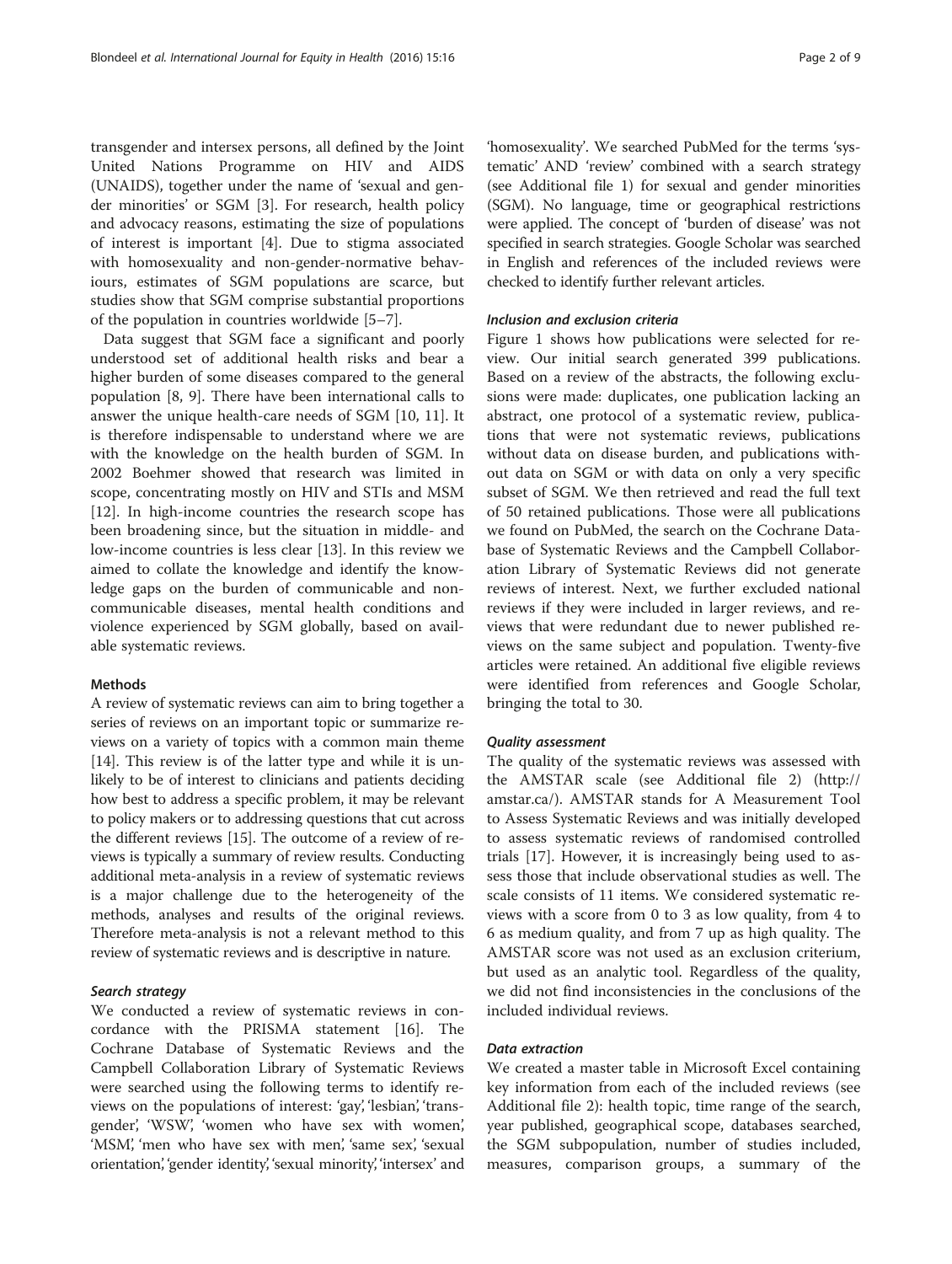<span id="page-2-0"></span>

quantitative and/or qualitative data on disease burden and quality assessment score.

## Results

All 30 reviews were originally written in English. Fifteen reviews were global in scope, while 11 were regional and 5 were national. Nineteen reviews were exclusively or predominantly based on data from high-income countries. Nine reviews provided data on HIV [\[6](#page-7-0), [18](#page-7-0)–[25](#page--1-0)], 12 on other sexually transmitted infections (STIs) [\[21](#page--1-0), [26](#page--1-0)–[36](#page--1-0)], 4

on violence [\[37](#page--1-0)–[40\]](#page--1-0), 4 on cancer [\[32](#page--1-0), [41](#page--1-0)–[43](#page--1-0)] and 3 on mental health and substance use [\[44](#page--1-0)–[46](#page--1-0)]. One review provided data on both HIV and STIs [[21](#page--1-0)]; another yielded data on STIs as well as cancer [[32](#page--1-0)]. Twenty-five reviews provided data on MSM, 8 on WSW and 5 on transgender persons (some reviews included more than one subpopulation). Twenty-four studies compared data to the general population or other groups, of which one half on the basis of meta-analysis and the other half based on qualitative observations. Fourteen reviews were considered high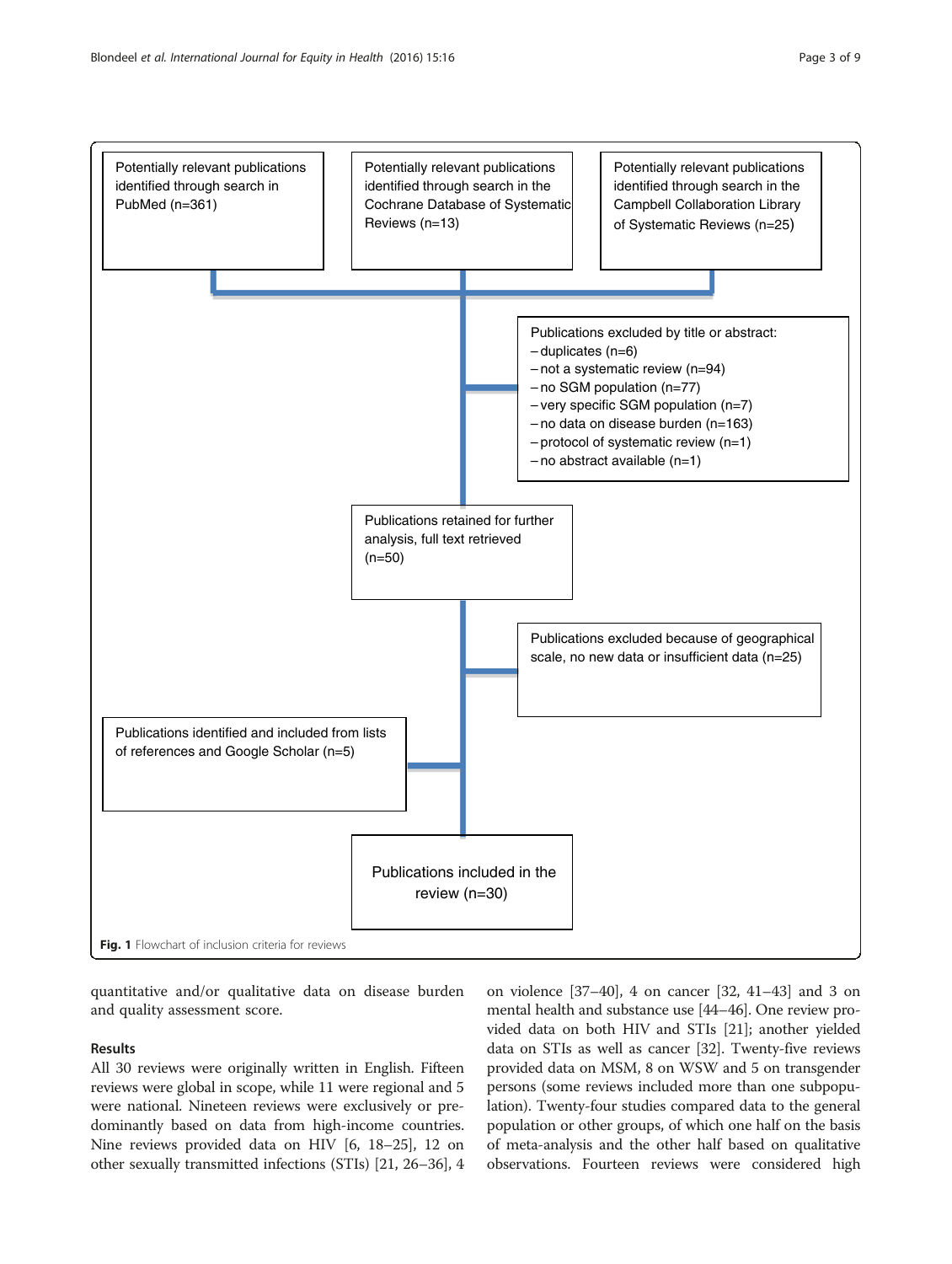quality [\[6](#page-7-0), [19](#page-7-0), [20](#page-7-0), [22](#page--1-0), [23, 26, 27, 32, 36](#page--1-0), [38](#page--1-0), [42](#page--1-0), [44](#page--1-0)–[47](#page--1-0)], 9 medium quality [[18](#page-7-0), [24, 30, 31](#page--1-0), [34, 35](#page--1-0), [37, 39, 40](#page--1-0)] and 7 low quality [[21](#page--1-0), [25, 28](#page--1-0), [29, 33, 41](#page--1-0), [43\]](#page--1-0). We found no reviews on intersex people. Detailed results are presented in narrative form under five health topic sub-sections, by SGM subpopulation, as shown in Table 1.

#### HIV/AIDS

Nine systematic reviews assessed the burden of HIV in SGM, including 5 global and 4 regional reviews [\[6, 18](#page-7-0)–[25](#page--1-0)]. Six of these reviews were on MSM, 2 were on male-tofemale transgender persons and 1 was on WSW.

Men who have sex with men (MSM) Among the 6 reviews that provided data on MSM, 3 were exclusively on MSM. One review was global [\[24](#page--1-0)] and 5 were regional [[6, 18](#page-7-0), [19](#page-7-0), [23, 25\]](#page--1-0), of which 4 were mainly on low- and middle-income countries (LMICs). Except for one review from 2007, all were published in 2010 or later. All reviews showed a high burden of HIV in MSM. The region with the highest HIV prevalence in MSM was the Caribbean with 25.4 %, followed by sub-Saharan Africa with 17.9 % [\[24](#page--1-0)]. In contrast, some countries in the Middle East and North Africa show very low HIV prevalence in MSM [[6\]](#page-7-0). In Asia, high rates of incident HIVinfections in MSM were observed wherever studied [\[18](#page-7-0)], and across the region of Latin America and the Caribbean MSM was the population most affected by HIV [[19\]](#page-7-0). MSM in LMICs have on average a 19.3 times higher chance of being infected with HIV compared with the general population [[23](#page--1-0)]. In high-income countries, Sullivan et al. showed that among new HIV cases, the proportion attributed to male–male sex increased in all the included countries between 2006 and 2011 [\[25](#page--1-0)].

Transgender persons Two systematic reviews, both of high quality, provided data on HIV infection in male-tofemale transgender persons [[20,](#page-7-0) [22\]](#page--1-0). The reviews were global, collectively including studies from 20 countries. One publication calculated an HIV prevalence of 14.7 % in transgender persons who did not engage in sex work and 27.3 % in those who did [[20](#page-7-0)]. The second review

estimated a prevalence of 19.1 % and reported that this population has a 48.8 times higher chance of being infected with HIV than the general population of adults aged between 15 and 49 [\[22](#page--1-0)]. We found no reviews on HIV infection in female-to-male transgender persons.

Women who have sex with women (WSW) A low quality systematic review on STIs in WSW globally did not generate any HIV prevalence data in this population [\[21\]](#page--1-0).

#### Sexually transmitted infections

Twelve systematic reviews included data on STIs other than HIV in SGM, including 6 global, 4 regional and 2 national-level reviews [[21, 26](#page--1-0)–[36\]](#page--1-0). Nine of these reviews were on MSM, 2 on WSW and 1 on MSM and transgender persons.

MSM Three reviews reported on syphilis in MSM. Zoni et al. showed high rates of active syphilis prevalence in MSM in Latin America, with rates of 7.5 % or more in half of the included studies [\[27\]](#page--1-0). In China, the median syphilis prevalence, based on a review of four studies in MSM, was 14.5 %, making MSM the group at highest risk for syphilis in China [[28\]](#page--1-0). Caceres et al. found that syphilis prevalence among MSM in 16 LMICs ranged from 1.5 % in Bangladesh to 29 % in Peru [[35\]](#page--1-0).

Hepatitis prevalence was reported in four reviews. A 2003 low quality global systematic review on hepatitis A virus (HAV) did not find an important difference in anti-HAV positivity between MSM and control groups [[29\]](#page--1-0). Two reviews on hepatitis B and C viruses (HBV and HCV) in Europe presented disaggregated data for MSM [\[30, 31\]](#page--1-0). One showed higher hepatitis C virus antibodies and hepatitis B surface antigen prevalence than in the general population, based on three country estimates [[30\]](#page--1-0). In LMICs, data on HBV prevalence was even sparser. With rates of HBV up to 38 % in Argentina and 31 % in Vietnam, MSM seem to be a high-risk group [[35\]](#page--1-0). A global review comparing incidence of acute HCV in HIV-negative versus HIV-positive MSM found that the incidence in the latter group was four times higher; the incidence rates in HIV-negative MSM were similar

Table 1 Number of reviews selected, by health topic and subpopulation

| Health topic                    | Men who have sex with<br>men (MSM) | Women who have sex with<br>women (WSW) | Transgender<br>persons | Total number<br>of reviews |
|---------------------------------|------------------------------------|----------------------------------------|------------------------|----------------------------|
| <b>HIV/AIDS</b>                 | 6                                  |                                        |                        |                            |
| STI                             | 10                                 |                                        |                        |                            |
| Cancer                          |                                    |                                        |                        |                            |
| Mental health and substance use |                                    |                                        |                        |                            |
| Violence                        |                                    |                                        |                        |                            |
| Total                           | 25                                 | 8                                      |                        | 30                         |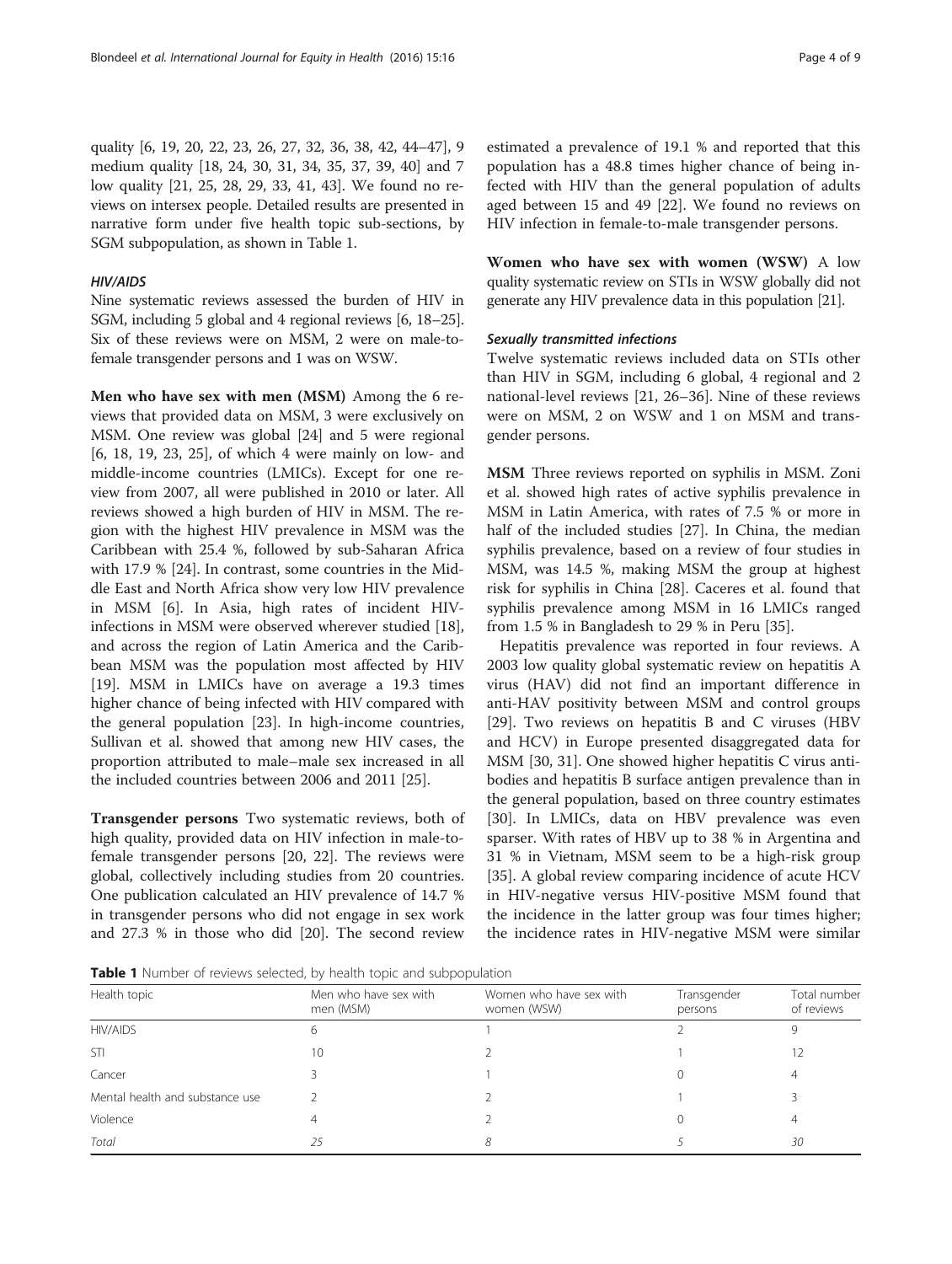to heterosexual populations [[36](#page--1-0)]. The Pan American Health Organization (PAHO) is currently conducting a review of hepatitis B and C in the countries of the Americas; so far the findings point to a higher burden for MSM (personal communication, Rafael Mazin, focal point for HIV/STIs and hepatitis in key populations, PAHO, 30 May 2014).

In one low quality global review, prevalence of herpes simplex virus 2 (HSV-2) was demonstrated to be higher among male homosexual than among male heterosexual populations [[33](#page--1-0)].

Chlamydia trachomatis and Neisseria gonorrhoeae have not been the subject of global systematic reviews in SGM. One review reported data from nine LMICs with prevalence rates ranging from 0 % (Peru) and 2.1 % (Nepal) up to 14.9 % and 16.1 % (both in Timor-Leste) [[35\]](#page--1-0). A national review on C. trachomatis in Australia designated MSM amongst the populations with the greatest burden, calculating a pooled prevalence for rectal C. trachomatis of 5.6 % [\[34](#page--1-0)].

In a high quality global systematic review, Machalek et al. showed a pooled prevalence of any type of anal human papillomavirus (HPV) of 53.6 % in HIV-negative MSM and 89.0 % in HIV-positive MSM [\[32](#page--1-0)]. High-grade anal intraepithelial neoplasia was present in 20–30 % of all MSM [\[32](#page--1-0)].

WSW Two global systematic reviews on bacterial vaginosis and on STIs in WSW showed a positive association between a history of female sexual partners and risk of bacterial vaginosis [\[21, 26\]](#page--1-0). There was no evidence of a higher burden of STIs in WSW compared with the general population of adult women [\[21](#page--1-0)].

Transgender persons Zoni et al. found syphilis prevalence rates ranging from 6.5 % in El Salvador to 43.3 % in Brazil, the latter being the highest rate among highrisk populations (MSM, sex workers and transgender persons) in Latin America and the Caribbean [\[27](#page--1-0)]. Preliminary results of an ongoing review on hepatitis B and C by PAHO in the region of the Americas show a higher burden for male-to-female transgender persons (personal communication, Rafael Mazin, focal point for HIV/STIs and hepatitis in key populations, PAHO, 30 May 2014).

#### **Cancer**

Four reviews, two high and two low quality, included data on cancer in SGM; all were global in scope [[32, 41](#page--1-0)– [43\]](#page--1-0). Three of these reviews were in MSM and 1 in WSW; no reviews were found on cancer burden in transgender persons.

MSM Anal HPV is common in MSM, as are HBV and human herpesvirus 8 (HHV-8) infections. These viruses can lead to anal cancer, liver cancer and Kaposi sarcoma, respectively. One review considered MSM at high risk for anal cancer, and found that HIV-positive MSM were at highest risk [\[43\]](#page--1-0). Systematic reviews on HPV and on cancer in general in MSM found that HIV-positive MSM had a high incidence of anal cancer, similar to the incidence of cervical cancer in the general female population before the introduction of national cervical

WSW Meads & Moore systematically reviewed studies on breast cancer in lesbian and bisexual women. This review included nine studies with prevalence estimates, of which two showed higher prevalence of breast cancer in lesbian and bisexual women then in heterosexual women, four showed no difference, one showed mixed results and two could not be compared. Though the review was of high quality, all the included studies were small and of poor quality. The reviewers concluded that there was no convincing evidence of a higher disease burden of breast cancer in WSW [\[42\]](#page--1-0).

screening programmes [\[32](#page--1-0), [41](#page--1-0)]. Boehmer et al. found that only 1 of the 47 studies included in their review on

cancer in MSM was not linked to STIs [\[41\]](#page--1-0).

## Mental health and substance use

Three high quality reviews  $-2$  global and 1 national  $$ provided data on mental health and substance use in SGM [[44](#page--1-0)–[46](#page--1-0)]. Two of these were in MSM and WSW while 1 was in transgender persons.

MSM and WSW In their global review, King et al. calculated an overall 2.47 times increased risk of lifetime suicide attempts in lesbian, gay and bisexual (LGB) people compared to heterosexuals; the risk ratio for lifetime suicidal ideation was 2.04, and it was 2.05 for 12 months prevalence of depression, one of the most common mental illnesses [\[45](#page--1-0)]. The reviewers also calculated a pooled risk ratio of 1.88 in gay and bisexual males for 12 months prevalence of anxiety disorders (specific disorders were not specified), but the results for lesbian and bisexual females were less convincing due to heterogeneity in the study methods  $(I2 = 49.2 \%)$ . The review also found that alcohol and substance dependence were at least 1.5 times more common in these populations than in the heterosexual population. Marshal et al. calculated that the odds for substance use among LGB youth globally were 190 % higher than for heterosexual youth [\[46\]](#page--1-0).

**Transgender persons** We found data on mental health in transgender persons in a systematic review on the prevalence of HIV and contextual factors potentially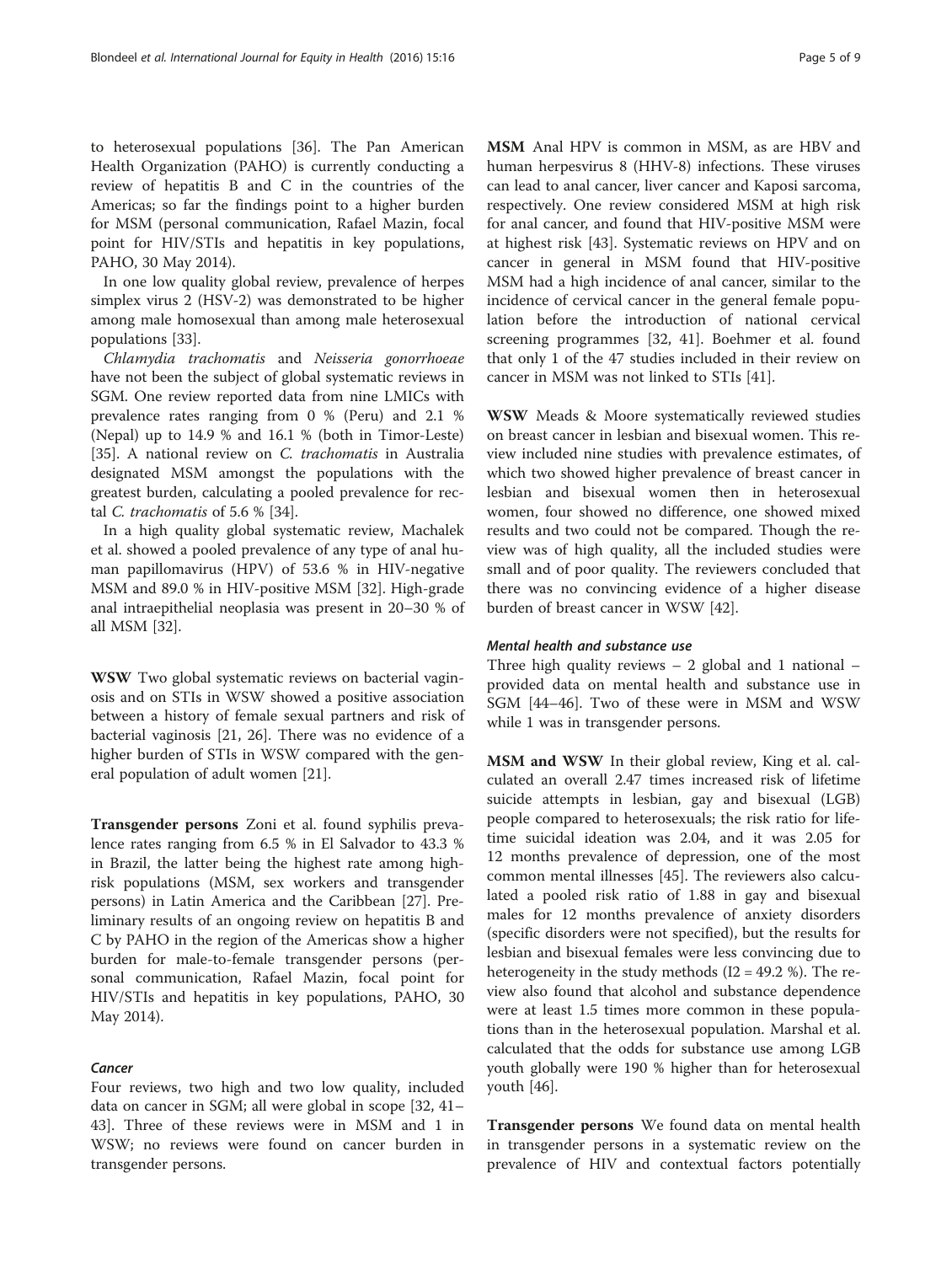associated with HIV risk in the United States of America (USA). High rates of suicidal thoughts (weighted mean, 53.8 %) and lifetime suicide attempts (weighted mean, 31.4 %) were reported in male-to-female transgender persons [\[44](#page--1-0)].

## Violence

Violence is one of the more visible health issues in SGM, and the subject of many advocacy efforts. We found four systematic reviews on the prevalence of violence in SGM, including 1 global, 1 regional (North America and Europe) and 2 national-level reviews (USA) [[37](#page--1-0)–[40](#page--1-0)]. All four were on LGB people; there were no reviews on violence in transgender persons.

MSM and WSW A global review found high rates of physical assault (28 %) and sexual assault (27 %) in LGB individuals, and suggested that they experience more victimization than heterosexuals [[37\]](#page--1-0). Peterson et al. concluded that rates of adult sexual assault among gay and bisexual males in North America and Europe far exceed the rates in community samples of men [\[40\]](#page--1-0). LGB people in the USA seem to be at increased risk for sexual violence victimization compared with their heterosexual counterparts [[38\]](#page--1-0). Focusing on the subset of intimate partner violence, Finnerman & Stephenson concluded that emergent evidence in the USA demonstrates that prevalence of intimate partner violence is high in male–male partnerships [\[39\]](#page--1-0).

## Discussion

Our review found that HIV and STIs are the most researched topics for those studying the disease burden in SGM, and that the subpopulation of MSM is the most intensively studied.

The six included reviews on HIV in MSM (all published in 2007 or later) show a high burden in this population. UNAIDS reports that the median HIV prevalence among MSM exceeds 1 % in all regions of the world and is substantially higher than prevalence among men overall, in every context studied [[47](#page--1-0)]. Furthermore, there is no evidence of a decline in the HIV epidemic in MSM [[18,](#page-7-0) [24](#page--1-0), [47\]](#page--1-0). HIV prevalence among MSM in some lowincome countries could be underreported because the data are too limited; male same-sex sexual behaviour takes multiple forms and HIV has huge potential to increase further in MSM in the next decade [\[48](#page--1-0), [49](#page--1-0)]. Aburaddad et al. indicated growing – in some cases rapidly growing – HIV epidemics in MSM in several countries, including Egypt, Morocco, Pakistan, Sudan, Tunisia and Yemen [\[49](#page--1-0)]. Systematic reviews of the existing research of HIV burden in MSM seem to be up to date and of reasonable quality, though original research and data are still lacking in many countries.

Limited research on HIV in male-to-female transgender persons suggests a high burden. For WSW, a review generated no results but was low in quality [\[21](#page--1-0)]. For female-to-male transgender persons and intersex people we found no reviews. The feasibility of conducting a systematic review on disease burden of HIV in these populations should be investigated.

Reviews on STIs reported a high burden of syphilis in MSM in Latin America, China and LMICs where prevalence was measured. A report by the European Surveillance of Sexually Transmitted Infections (ESSTI) network confirms that MSM also bear a disproportionate burden of syphilis across Western Europe and that there is clear evidence that it has increased considerably [[50\]](#page--1-0). Syphilis has been identified as a growing problem among MSM in a number of countries, based on the Global AIDS Response Progress Reports [\[51](#page--1-0)].

HAV burden was not found to be higher in MSM compared to heterosexual men in high income countries [[29\]](#page--1-0), but a more recent report on viral hepatitis in European MSM did show an elevated prevalence [\[52\]](#page--1-0). Increasing attention is being paid to HBV as an STI in MSM. While a 2004, non-sysytematic, review on disease burden of HBV only mentioned homosexual activity as one of the risk factors, alongside heterosexual activity [[53\]](#page--1-0), a more recent epidemiological report estimated that HBV incidence among MSM is 20 times higher than in the general population [\[52\]](#page--1-0). The same report also looked at HCV, but did not clarify whether its high burden was only in HIV-positive MSM or in MSM in general [\[52](#page--1-0)].

A 2014 protocol for a global systematic review on the prevalence of HHV-8 described the investigators' intention to examine the hypothesis that MSM have a high prevalence of the HHV-8 antibody – the infectious disease underlying Kaposi sarcoma – and to determine if the prevalence is increasing [\[54\]](#page--1-0). The results have not been published yet.

Our results suggested a high burden of C. trachomatis in MSM, based on sparse data from medium quality reviews [[34, 35](#page--1-0)]. Moreover, the most recent annual epidemiological report of the European Centre for Disease Prevention and Control (ECDC), published in 2013, indicated that 99 % of cases of the L2b variant of C. trachomatis, which causes the majority of lymphogranuloma venerum infections, are in MSM [[55\]](#page--1-0). Among those cases with known HIV status, 88 % were HIVpositive.

Data from systematic reviews on the burden of N. gonorrhoeae in SGM were too scarce to support any conclusions, but an ESTTI report suggested that MSM bear a disproportionate burden of gonococcal infection in many Western European and some Central and Eastern European countries [\[50\]](#page--1-0). The ECDC report also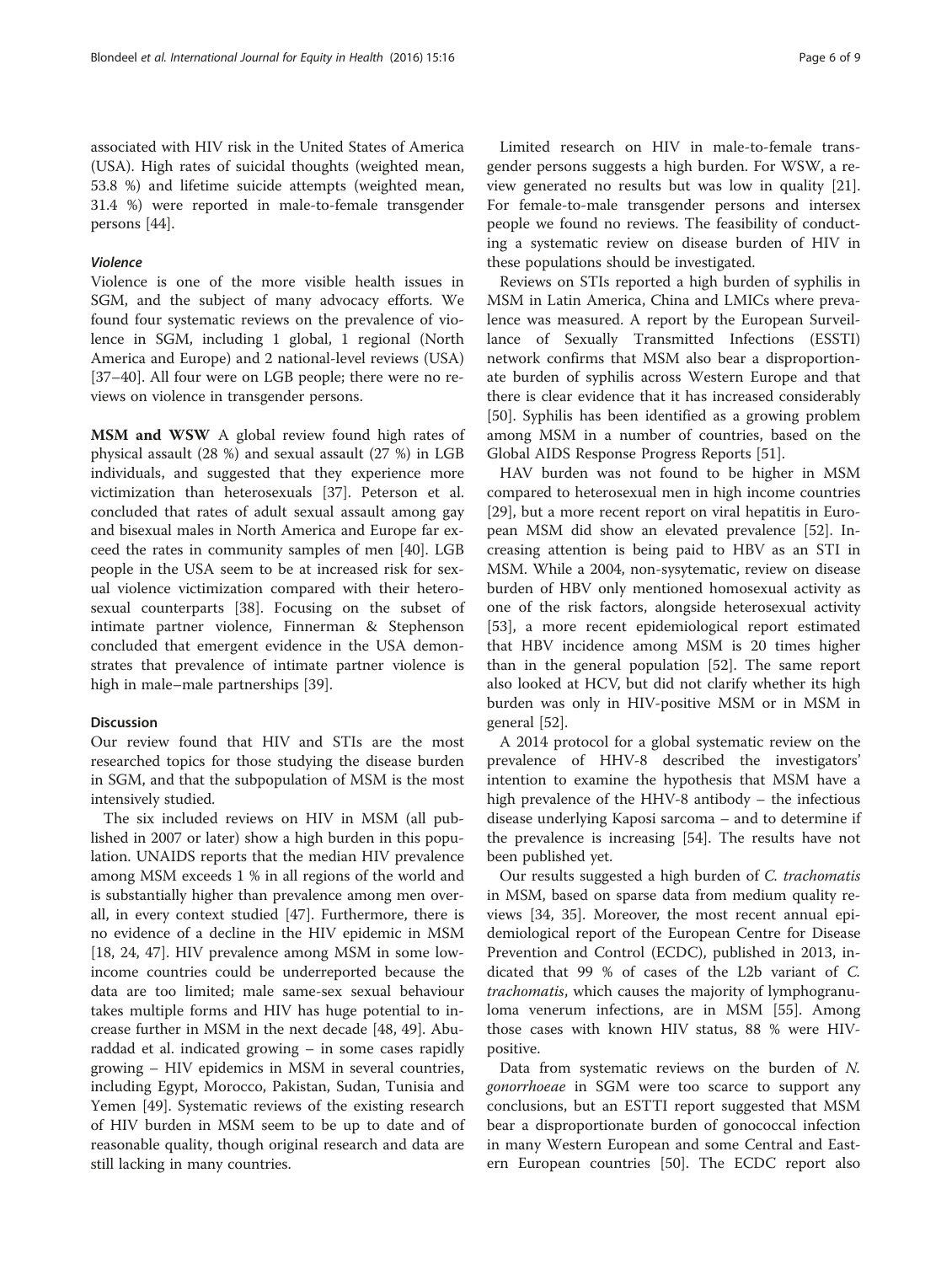indicated that among all N. gonorrhoeae cases diagnosed in men in Europe in 2011, 53 % were in MSM [\[55](#page--1-0)]. Moreover, there are indications that MSM are one of the core groups that are key to the emergence, onward transmission and outbreaks of antimicrobial-resistant N. gonorrhoeae [\[56\]](#page--1-0).

The burden of anal HPV is well documented in MSM; the review by Machalek at al. showed high prevalence in MSM in general and very high prevalence in HIV-positive MSM in particular [[32](#page--1-0)]. We found no review on the prevalence of oral HPV, though studies show it is high in MSM, and is a risk factor for oropharyngeal cancer [\[57\]](#page--1-0).

The systematic review on STI/HIV in WSW did not show a higher burden in this population [[21\]](#page--1-0). Nonetheless, the authors concluded that WSW should not be presumed to be at lower risk based on their sexual orientation, since they can acquire HIV and other STIs through other modes, including injection drug use and sexual contact with high-risk male partners.

Available research on cancer burden in MSM focuses mainly on cancers that are causally linked to STIs; most other cancers have yet to be studied in this subpopulation [\[41\]](#page--1-0). Lee et al. showed that there might be reason to believe there are also disparities in other cancers, as sexual minorities in the USA are 1.5 to 2.5 times more likely to be smokers than the heterosexual population [[58\]](#page--1-0). Smoking is a major risk factor for lung cancer and a risk factor for a myriad of other cancers.

Mental health is a poorly reviewed health issue in SGM. The most recent global systematic review on mental health in SGM, although high quality, dated from 2008 and suggested an elevated burden in a variety of mental health issues, but it did not include transgender persons [[45\]](#page--1-0). Eating disorders and obesity were not discussed, although they are mentioned in a review on the health of SGM by the United States Institute of Medicine [\[9](#page-7-0)]. Regarding substance use, we found that sexual orientation is an important mediating factor of adolescent substance use [[46\]](#page--1-0). Adding to this, Bourne et al. conducted a global literature review on drug use in MSM and concluded that the prevalence of drug use is high [[59\]](#page--1-0). Some party drugs used by MSM, such as crystal methamphetamine or gamma-butyrolactone, can have detrimental effects on mental and sexual health (an internet survey in Asia reported 4 % and 2.3 % use in MSM, respectively, in the last six months) [[59\]](#page--1-0).

Lastly our results show that MSM and WSW are confronted with more violence than their heterosexual counterparts. However, most of the studies were from the USA and other high-income countries; we might expect to see even higher rates of violence in SGM in countries where homosexuality is criminalized. A study from the USA on violence in transgender persons assessed self-report surveys and needs assessments, hotline calls, social service records and police reports [[60\]](#page--1-0). All these sources indicated that violence against transgender persons starts early in life, that they are at risk for multiple types and repeated incidents of violence, particularly sexual violence, and that this threat lasts throughout their lives.

Except for the reviews that reported on cancer and mental health, there are no systematic reviews on noncommunicable diseases in SGM. Nevertheless, there is a growing body of research on the health of SGM. We analysed data from systematic reviews only; therefore the results of research that have not yet been included in a systematic review are not reflected in this article. More extensive reporting, which includes the results of these studies and of studies on risk, contextual and contributing factors of health disparities and specific health issues in SGM, is beyond the scope of this review. Methodologically, this review is limited by the databases we searched and the use of exclusively English search terms on Google Scholar.

#### Conclusions

Our review primarily shows that there is a high burden of disease for certain subpopulations of SGM in HIV, STIs, STI-related cancers and mental health conditions, and that they also face high rates of violence. Secondly, our review revealed many knowledge gaps. Those gaps partly stem from a lack of original research, which needs to be addressed, but there is an equally urgent need to conduct high quality systematic and literature reviews to assess what we already know on the disease burden in SGM.

We recommend that systematic reviews on HIV and HPV in MSM be regularly updated. Reviews on herpes in MSM, STIs in WSW, and on mental health, violence and substance use in MSM and WSW, urgently need to be updated. Special attention should be given to violence based on sexual orientation and gender identity. Global reviews on syphilis, hepatitis, C. trachomatis and N. gonorrhoeae in MSM, and on all of the most common STIs, mental health and violence in the transgender population need to be conducted. In particular, research on female-to-male transgender persons should be considered, as there are virtually no epidemiologic data on the burden of disease in this population. Literature reviews should include publications on the burden of cancers that are not related to infectious causes and other non-communicable diseases in all SGM. It would facilitate this process if health research, surveys and statistical databases systematically included sexual orientation and gender identity as a demographic characteristic, where possible. There is also a geographical research gap since most of the systematic reviews included studies that were all or mostly from high-income countries. New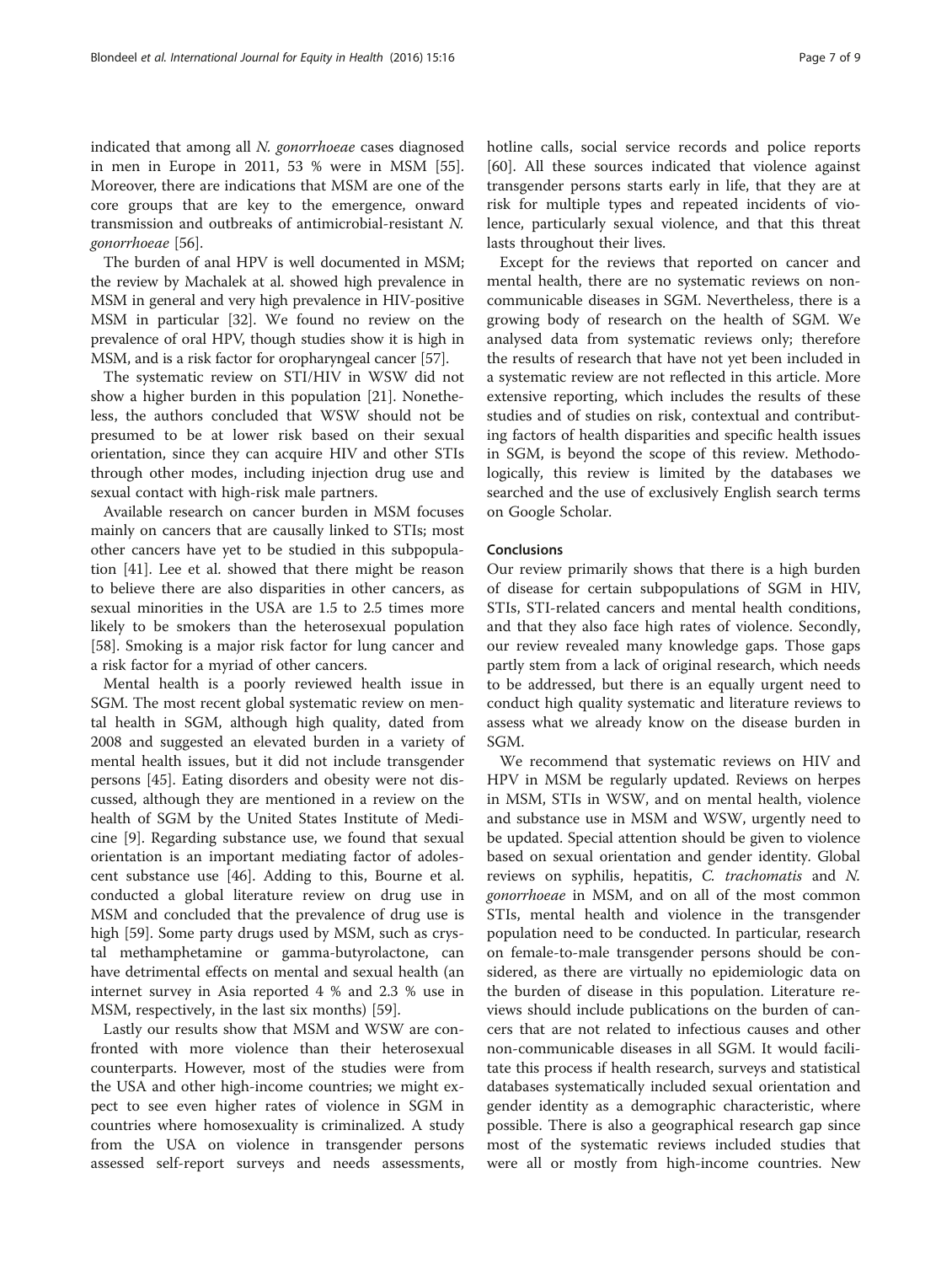<span id="page-7-0"></span>reviews could capture research from LMICs by broadening and deepening search strategies. The quality of the systematic should also improve, as less than half were of high quality,

The majority of the currently available systematic reviews are on MSM and the burden of HIV and STIs. This suggests that a substantial portion of the burden of disease in SGM is related to their sexual behaviours, which means it is preventable. WHO and UNAIDS have been building on that knowledge, issuing guidelines, recommendations and tools, including tools for estimating the numbers of specific populations, and for monitoring and evaluating policies and interventions to remediate the burden of HIV and STI in these populations [2, [61](#page--1-0)–[63\]](#page--1-0). Additional reviews should be conducted on the non-biological factors that contribute to higher disease burden. In order to provide universal access to health-care, more knowledge is needed on the barriers that SGM face in accessing health services, including the attitudes of health-care providers, who are ethically bound to provide good quality services, regardless of the personal history or characteristics of the patient. Understanding these barriers and the additional health risks they impose is crucial to improving the health status of SGM.

#### Additional files

[Additional file 1:](dx.doi.org/10.1186/s12939-016-0304-1) Search strategy, PubMed, sexual and gender minorities. (DOCX 105 kb)

[Additional file 2:](dx.doi.org/10.1186/s12939-016-0304-1) Summary table of review of systematic reviews. (XLSX 17 kb)

#### Abbreviations

AIDS: acquired immunodeficiency syndrome; ECDC: European Centre for Disease Control and Prevention; ESSTI: The European Surveillance of Sexually Transmitted Infections; HAV: hepatitis A virus; HBV: hepatitis B virus; HCV: hepatitis C virus; HHV-8: human herpesvirus 8; HIV: human immunodeficiency virus; HPV: human papillomavirus; HSV-2: herpes simplex virus 2; LMIC: low- and middle-income country; MSM: men who have sex with men; PAHO: Pan American Health Organization; SGM: sexual and gender minorities; STI: sexually transmitted infection; UNAIDS: The Joint United Nations Programme on HIV and AIDS; WHO: World Health Organization; WSW: women who have sex with women.

## Competing interests

None.

#### Authors' contributions

KB and ES performed the literature review. KB, DC, ES, MT, RK and LS conceived of the study, and participated in its design and coordination. KB wrote the manuscript, with the help of DC, LS, RK, IT, MT and ES. All authors read and approved the final manuscript.

#### Acknowledgements

The authors would like to thank Tomas Allan for contributing to the search strategy; Jane Patten of Green Ink (UK) for language, technical and copy-editing.

#### Disclaimer

Lale Say, Doris Chou, Igor Toskin, Rajat Khosla, Elisa Scolaro and Marleen Temmerman are staff members of the World Health Organization. The authors alone are responsible for the views expressed in this article and they do not necessarily represent the decisions, policy or views of the World Health Organization.

#### Author details

<sup>1</sup>Ghent University, Ghent, Belgium. <sup>2</sup>Department of Reproductive Health and Research, World Health Organization, Geneva, Switzerland. <sup>3</sup>I.M. Sechenov First Moscow State Medical University, Moscow, Russian Federation.

#### Received: 5 June 2015 Accepted: 13 January 2016

#### References

- 1. Preamble to the Constitution of the World Health Organization as adopted by the International Health Conference, New York, 19–22 June, 1946; signed on 22 July 1946 by the representatives of 61 States, entered into force on 7 April 1948.
- 2. Prevention and treatment of HIV and other sexually transmitted infections among men who have sex with men and transgender people: recommendations for a public health approach. Geneva: World Health Organization; 2011.
- 3. UNAIDS terminology guidelines (October 2011). Geneva: Joint United Nations Programme on HIV/AIDS (UNAIDS); 2011
- 4. Guidelines on estimating the size of populations most at risk to HIV. Geneva: World Health Organization; 2010.
- 5. Cáceres CF, Konda K, Pecheny M, Chatterjee A, Lyerla R. Estimating the number of men who have sex with men in low and middle income countries. Sex Transm Infect. 2006;82 Suppl 3:iii3–9.
- 6. Mumtaz G, Hilmi N, McFarland W, Kaplan RL, Akala FA, Semini I, et al. Are HIV epidemics among men who have sex with men emerging in the Middle East and North Africa?: a systematic review and data synthesis. PLoS Med. 2010;8(8):e1000444.
- 7. Winter S. Lost in transition: transgender people, rights and HIV vulnerability in the Asia-Pacific Region. New York: United Nations Development Programme; 2012.
- 8. Mayer KH, Bradford JB, Makadon HJ, Stall R, Goldhammer H, Landers S. Sexual and gender minority health: what we know and what needs to be done. Am J Public Health. 2008;98(6):989–95.
- 9. Institute of Medicine, Committee on Lesbian, Gay, Bisexual, and Transgender Health Issues and Research Gaps and Opportunities. The health of lesbian, gay, bisexual, and transgender people: building a foundation for better understanding. Washington (DC): United States National Academy of Sciences; 2011.
- 10. Bränström R, van der Star A. All inclusive Public Health–what about LGBT populations? Eur J Public Health. 2013;23(3):353–4.
- 11. Meeting the unique health-care needs of LGBTQ people. Editorial. Lancet. 2016; 387(10014): 95.
- 12. Boehmer U. Twenty years of public health research: inclusion of lesbian, gay, bisexual, and transgender populations. Am J Public Health. 2002;92(7):1125–30.
- 13. Bogart LM, Revenson T, Whitfield KE, et al. Introduction to the special section on lesbian, gay, bisexual, and transgender (LGBT) health disparities: Where we are and where we're going. Ann Behav Med. 2014;47(1):1–4.
- 14. Smith V, Devane D, Begley CM, Clarke M. Methodology in conducting a systematic review of systematic reviews of healthcare interventions. BMC Med Res Methodol. 2011;11:15.
- 15. Becker LA, Oxman AD. Chapter 22: Overviews of reviews. In: Higgins JPT, Green S (editors), Cochrane Handbook for Systematic Reviews of Interventions Version 5.1.0 (updated March 2011). The Cochrane Collaboration, 2011. Available from www.cochrane-handbook.org
- 16. Moher D, Liberati A, Tetzlaff J, Altman DG, The PRISMA Group. Preferred reporting items for systematic reviews and meta-analyses: The PRISMA Statement. PLoS Med. 2009;6(6):e1000097.
- 17. Shea BJ, Hamel C, Wells GA, Bouter LM, Kristjansson E, et al. AMSTAR is a reliable and valid measurement tool to assess the methodological quality of systematic reviews. J Clin Epidemiol. 2009;62(10):1013–20.
- 18. Dokubo EK, Kim A, Le L-V, Nadol PJ, Prybylski D, Wolfe MI. HIV incidence in Asia: a review of available data and assessment of the epidemic. AIDS Rev. 2013;15(2):67–76.
- 19. Miller WM, Buckingham L, Sánchez-Domínguez MS, Morales-Miranda S, Paz-Bailey G. Systematic review of HIV prevalence studies among key populations in Latin America and the Caribbean. Salud Publica Mex. 2013;55 Suppl 1:S65–78.
- 20. Operario D, Soma T, Underhill K. Sex work and HIV status among transgender women: systematic review and meta-analysis. J Acquir Immune Defic Syndr. 2008;48(1):97–103.